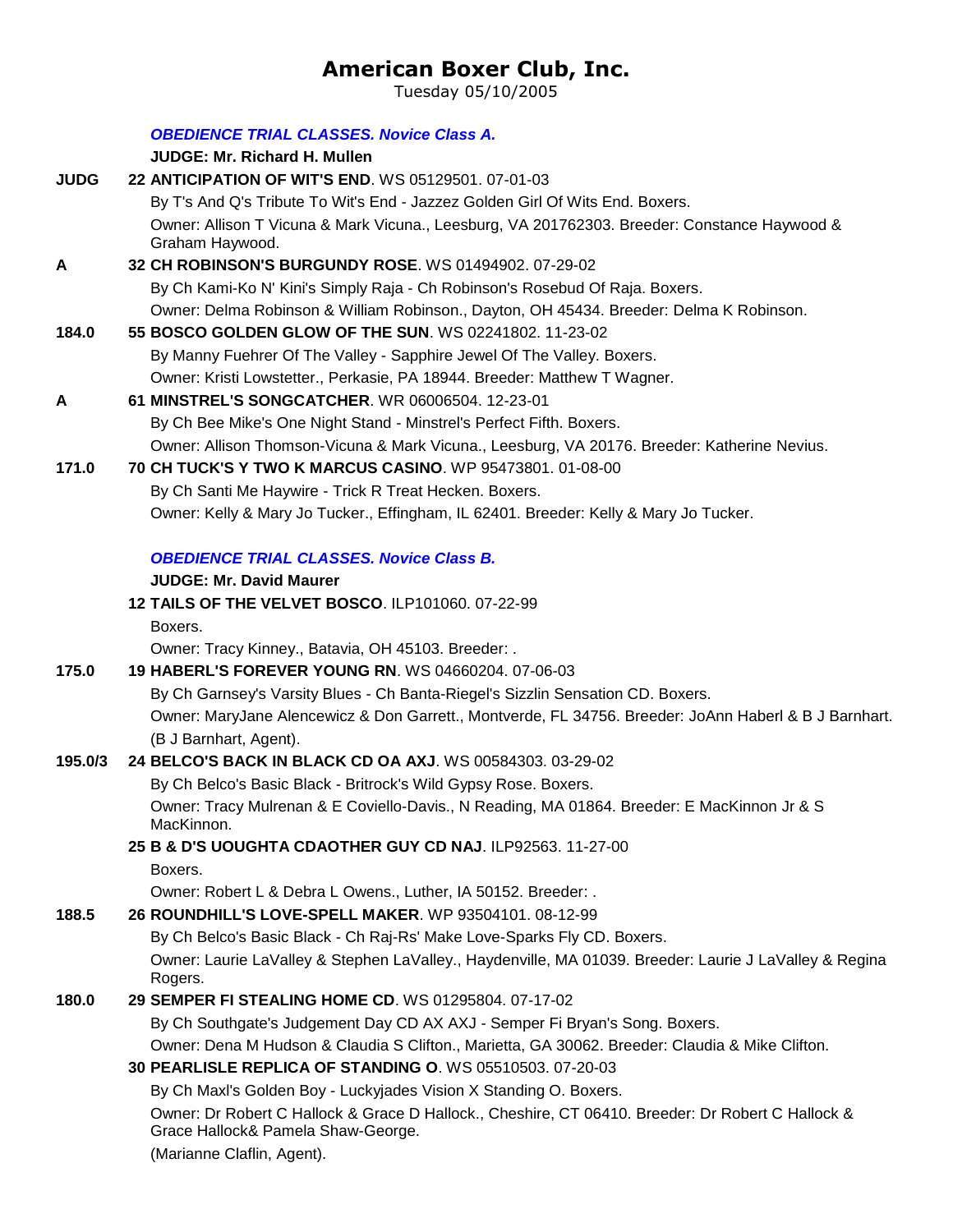|         | 34 KAUAI'S MADISON AVENUE NAJ. WR 05041404. 10-03-01                                                                                         |
|---------|----------------------------------------------------------------------------------------------------------------------------------------------|
|         | By Ch Rasilons Tangos Talisman - Winlands Madison. Boxers.                                                                                   |
|         | Owner: Karen Sue Kent., Defiance, OH 43512. Breeder: Mary D Cline & Charles W Coull & David A Cline.                                         |
|         | 38 PEPRHL'S DOUBLE DARE. WR 00180804. 11-27-00                                                                                               |
|         | By Ch Holly Lane's Fantan Of Teohlin - Ch Santi Me Frequent Flyer. Boxers.                                                                   |
|         | Owner: Sue Ann Thompson., North Liberty, IA 52317. Breeder: Sue Ann Thompson.                                                                |
| 195.0/4 | 40 CH LAR-SAN'S DIAMOND IN THE ROUGH CD. WP 96378202. 01-18-00                                                                               |
|         | By Ch Hi-Tech's Aristocrat - Ch Noble Heart's Jewel Of Lar-San CDX. Boxers.                                                                  |
|         | Owner: Larry W Stogner & Susan G Stogner., Knoxville, TN 379209535. Breeder: Larry & Susan G Stogner.                                        |
| A       | 46 KAROSEL'S BRASS RING OA. WP 58685301. 10-13-94                                                                                            |
|         | By Foxwood's Crown Jewel UD OA - Ch Karosel's Krystal Clear CDX OA. Boxers.                                                                  |
|         | Owner: Ella M DuPree., Antrim, NH 034400484. Breeder: Ella M DuPree.                                                                         |
| 195.5/1 | 58 BRAVO'S CHORUS LINE. WR 06204205. 03-01-02                                                                                                |
|         | By Ch Bee-Mike's One Night Stand - Ch Ramarco's Liza Of Paradocs. Boxers.                                                                    |
|         | Owner: Phil & Carol Garaghty., Crystal, MN 554283241. Breeder: Susan Finley.                                                                 |
| 195.0/2 | 59 MINSTREL'S GAME PLAN, WS 03186702, 01-10-03                                                                                               |
|         | By Ch Bee-Mike's One Night Stand - Ch Minstrel's Aria. Boxers.                                                                               |
|         | Owner: Kristin Viscal., Rixeyville, VA 22737. Breeder: Katherine S Nevius.                                                                   |
| 193.0   | 60 MISTREL'S RECITATIVE. WP 92048804. 05-08-99                                                                                               |
|         | By Ch Arriba Talisman Ego - Ch Scarborough Takeittothelimit. Boxers.                                                                         |
|         | Owner: Thomas Gasser., Nya, MN 55397. Breeder: Katherine S Nevius & Gail Collins.                                                            |
| 179.5   | 66 CH BUTLER'S I LIKE IT I LOVE IT NJP OAP. WR 03615703. 07-15-01<br>By Ch Berlane's Causin An Uproar - Omega's Love Me Love Me Not. Boxers. |
|         | Owner: Jewell T Dunning & Steve R Dunning., Anchorage, AK 99507. Breeder: Robert Butler.                                                     |
|         |                                                                                                                                              |
|         | <b>OBEDIENCE TRIAL CLASSES. Open Class A.</b>                                                                                                |
|         | <b>JUDGE: Mr. David Maurer</b>                                                                                                               |
|         | 15 SUNCHASER'S BLEACHED BLONDE CD NA. ILP100396. 08-08-98                                                                                    |
|         | By Ch Sunchase's Sundance Kid CD OA OAJ - Ch Sunchase's Fashionably Late UD OA OAJ OAJP NAP.<br>Boxers.                                      |
|         | Owner: Tracy L Hendrickson., Tulsa, OK 74133. Breeder: Owner.                                                                                |
| 196.5/1 | 20 SUNCHASE'S BOY TOY CD NA NAJ. WR 05750112. 11-22-01                                                                                       |
|         | By Ch Maxl's Golden Boy - Sunchase's Moment In Time UD NA NAJ. Boxers.                                                                       |
|         | Owner: Tracy L Hendrickson., Tulsa, OK 74133. Breeder: Owner.                                                                                |
|         | 42 SWEET BEAU REGARDS 2 YOU CD AX AXJ. WR 03765205. 07-19-01                                                                                 |
|         | By Ch Heart Acre's Formal Attire - MACH Sweet'r Th'anne Whine UDX NAP NJP. Boxers.                                                           |
|         | Owner: James P & Ruth M Hutchins., Cincinnati, OH 45224. Breeder: Ruth Hutchins.                                                             |
| А       | 48 DORADO'S RES INTEGRA CD. WR 06833002. 11-18-01<br>By Ch Mephisto's Law And Order - Ch Dorado's Win A Dream. Boxers.                       |
|         | Owner: Joanne Klauer., Calgary AL, CN T3L 2A6. Breeder: Karen Knox.                                                                          |
|         | 51 STALEY'S SADIE GIRL CD MX MXJ. WP 86163402. 06-18-98                                                                                      |
|         | By Pritiboy Butch Koenig - Comanche Bethsheba. Boxers.                                                                                       |
|         | Owner: Brenda Staley., Monrovia, IN 46157. Breeder: Rhonda Peter.                                                                            |
|         | 54 SCHOENTAL'S OSKAR II CD. WR 04503404. 09-16-01                                                                                            |
|         | By Ch Bee Mikes One Night Stand - Ch Schoental's Fraulein Martina CD. Boxers.                                                                |
|         | Owner: Chris E Brown & Cheryl A Brown., Hanover, PA 17331. Breeder: Barbara R Compton & Robert L                                             |
|         | Compton Jr.                                                                                                                                  |
|         | 56 JOSEPHINE VON BACHBETT CD OA NAJ. WS 00175503. 01-21-02                                                                                   |
|         | By Ivo Vom Hafen - Xenia Von Sparta VCD1 CDX. Boxers.                                                                                        |
|         | Owner: Renee & Terry Basye Jr., Beloit, WI 53511. Breeder: Cathy Hubert-Markos.                                                              |
|         |                                                                                                                                              |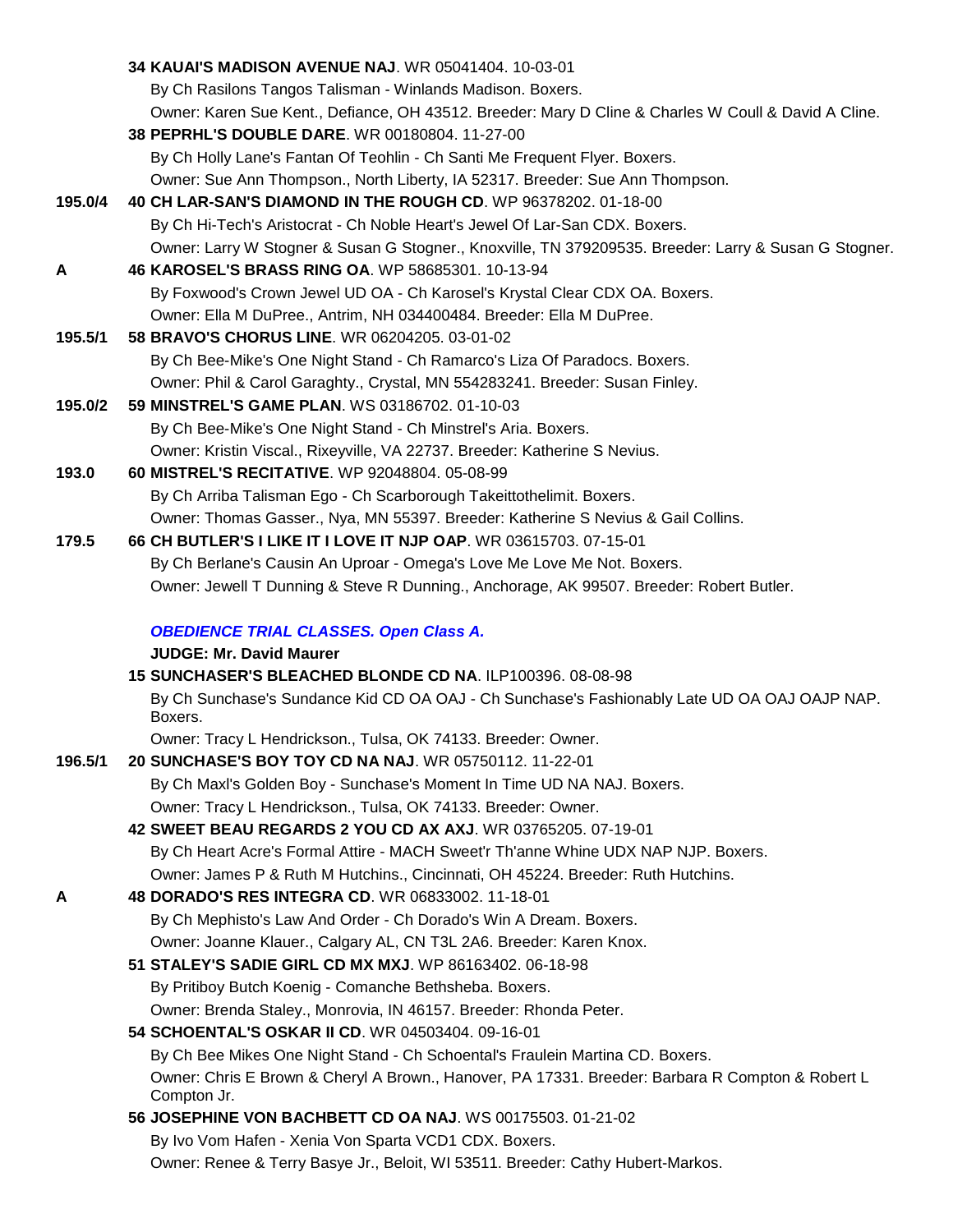|         | 62 DIXIE'S SOUTH'RN MAGNOLIA, CD. WR 05854401. 01-24-02                                                       |
|---------|---------------------------------------------------------------------------------------------------------------|
|         | By Dixie's Breho Rebel Yell - Ch Dixie's Cajun Sunshine CD. Boxers.                                           |
|         | Owner: Robin Vaughan., Hampton, AR 717449617. Breeder: Robin Vaughan.                                         |
| 184.0/2 | 64 SCMIDT'S SLICK LADY'S BLACK ONYX, C.D.,. WR 02536601. 04-20-01                                             |
|         | By AM.Can.Ch. Syrr Run's Online Heart Acres - Schmidt's Lady Rosalyn. Boxers.                                 |
|         | Owner: Leta McCulla., St. Paris, OH 43072. Breeder: Juli Schmidt.                                             |
|         | 68 CH MCCOY'S PEPRHL PARADE MASTER CD OA OAJ. WP 77279602. 06-17-96                                           |
|         | By Ch Ewo's Tie Breaker - Ch Gold Medal's Taylor Made. Boxers.                                                |
|         | Owner: Sue Ann Thompson., N Liberty, IA 52317. Breeder: Larry McCoy.                                          |
|         |                                                                                                               |
|         | <b>OBEDIENCE TRIAL CLASSES. Open Class B.</b>                                                                 |
|         | JUDGE: Mr. Richard H. Mullen                                                                                  |
|         | 6 JAKOB II CD NA NAJ NAP. WP 88392901. 11-16-98                                                               |
|         | By Dupart Zethos V Adeltrots Two - Duchess Black Velvet. Boxers.                                              |
|         | Owner: Renee & Terry Basye Jr., Beloit, WI 535113838. Breeder: Johanna Ford.                                  |
|         | 8 SUNCHASE'S DIRTY WHITE BOY CDX AX AXJ. WP 99510502. 08-01-00                                                |
|         | By Ch Hi-Tech Johnny J Of Boxerton - Ch Sunchase's Suicide Blonde UDX AX AXJ NAP. Boxers.                     |
|         | Owner: Tracy L Hendrickson., Tulsa, OK 74133. Breeder: Owner.                                                 |
|         | 11 SWEET GEORGIE GIRL UD MX MXJ. WR 03765206. 07-19-01                                                        |
|         | By Ch Heart Acre's Formal Attire - MACH Sweet'r Th'anne Whine UDX NAP NJP. Boxers.                            |
|         | Owner: James P & Ruth M Hutchins., Cincinnati, OH 45224. Breeder: Ruth Hutchins.                              |
|         | 197.5/1/H 17 SUNCHASE'S SMOKIN' IN HAVANA UDX. WP 87714401. 08-07-98                                          |
|         | By Ch Sunchase's Sundance Kid CD - Ch Sunchase's Fashionably Late UD. Boxers.                                 |
|         | Owner: Larrie J Moody & Tracy Hendrickson., Pittsburg, KS 66762. Breeder: Tracy L. Hendrickson.               |
| 184.5/4 | 23 CH SUNCHASE'S BLONDE MOMENT CDX OA OAJ. WP 99510501. 08-01-00                                              |
|         | By Ch Hi-Tech's Johnny J Of Boxerton - Ch Sunchase's Suicide Blonde UDX AX AXJ NAP. Boxers.                   |
|         | Owner: Tracy L Hendrickson., Tulsa, OK 74133. Breeder: Owner.                                                 |
| 188.0/2 | 27 CH SUNCHASE'S SUICIDE BLONDE UDX AX AXJ NAP. WP 72065804. 07-21-96                                         |
|         | By Ch Shieldmont's Let's Make A Deal - Ch Sunchase's Hollywood Hype CD. Boxers.                               |
|         | Owner: Tracy L Hendrickson., Tulsa, OK 74133. Breeder: Owner.                                                 |
| 185.5/3 | 33 CH BREEZEWOODS LORD OF WYSTMONT CD. WR 00148901. 10-16-00                                                  |
|         | By Ch Barbary Lane Dare Be Bold - Ch Breezewood's Reflections. Boxers.                                        |
|         | Owner: Amy & Todd Bieri., Island Lake, IL 60042. Breeder: Dr Barry Wyerman & Christine Baum.                  |
|         | (Christine Baum, Agent).                                                                                      |
|         | 35 SUNCHASE'S CAUGHT PEEKING UD AX AXJ. WP 82586702. 11-22-97                                                 |
|         | By Ch Holly Lane's Spin A Dream - Ch Sunchase's Fashionably Late UD OAJP NA NAP. Boxers.                      |
|         | Owner: Tracy L Hendrickson., Tulsa, OK 74133. Breeder: Owner.                                                 |
|         | 39 CH SUNCHASE'S ZERO TO HERO UD AX AXJ. WP 82586701. 11-22-97                                                |
|         | By Ch Hollylane's Spin A Dream - Ch Sunchase Fashionably Late UD NA OAJ OAJP NAP. Boxers.                     |
|         | Owner: Tracy L Hendrickson., Tulsa, OK 74133. Breeder: Owner.                                                 |
|         | (Christa Cook, Agent).                                                                                        |
|         | 57 SUNCHASE'S SEIZE THE MOMENT. WS 02954906. 02-19-03                                                         |
|         | By Ch Sunchase's Zero To Hero UD NA NAJ - A Penny For Your Thoughts II. Boxers.                               |
|         | Owner: Larrie J Moody & Tracy Hendrickson., Pittsburg, KS 66762. Breeder: Brian Curry & William Curry &       |
|         | Kara Curry.                                                                                                   |
| 184.5   | 65 HARPO'S CERTAINCHARM D'JACQUET UD. WR 00094102. 07-10-00                                                   |
|         | By Ch Jacquet's Bravo of Goldfield - Jacquet's Heilocentric CDX. Boxers.                                      |
|         | Owner: Mary Nee & Karla Spitzer., Fairview Heights, IL 622083521. Breeder: Karla Spitzer & Scott<br>Friedman. |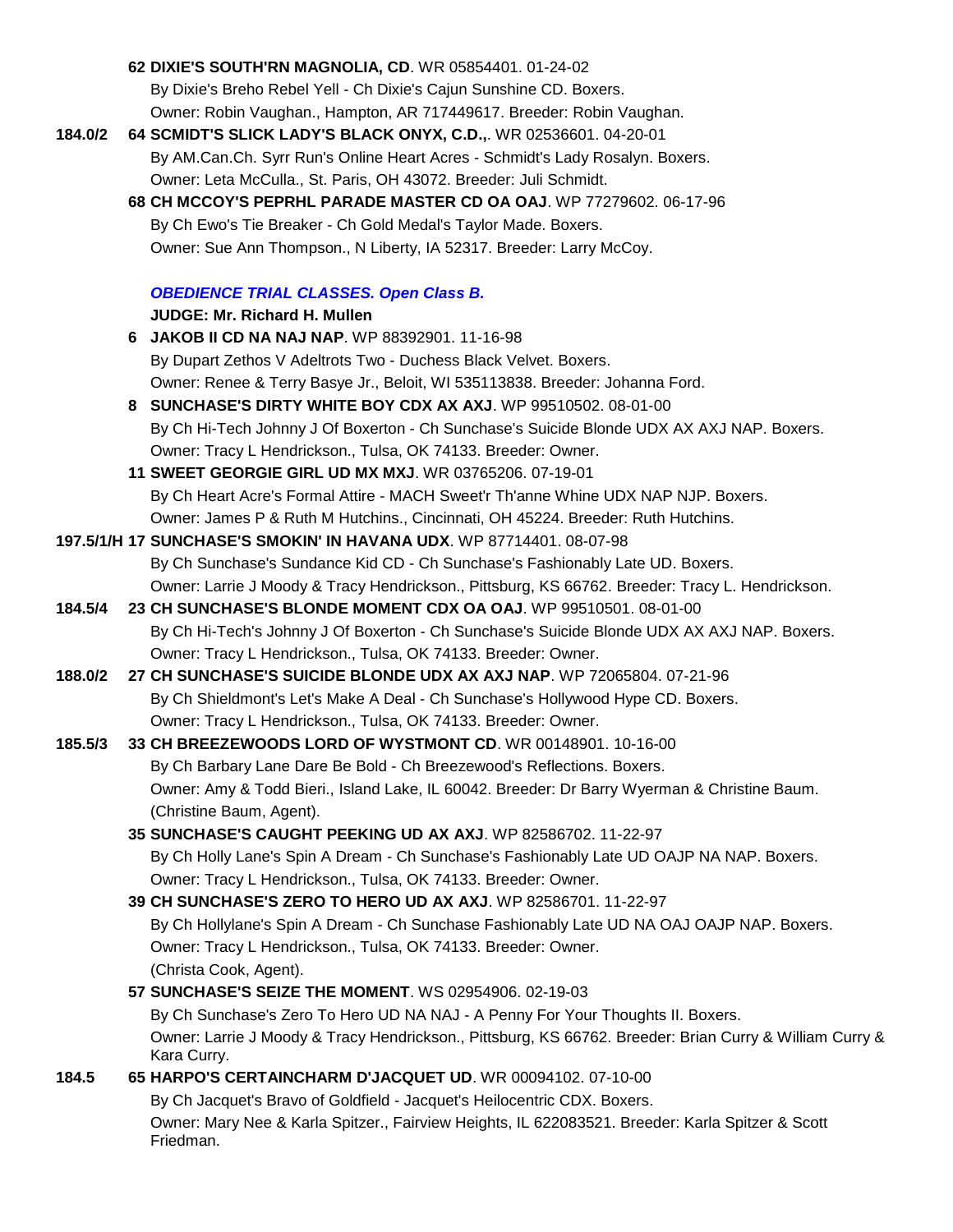#### *OBEDIENCE TRIAL CLASSES. Utility Class A.*

#### **JUDGE: [Mr. Richard H. Mullen](http://www.infodog.com/judges/3052/juddat.htm)**

**36 [VENI VEDI VECI](http://canis.infodog.com/files/bdogrsl1.prg;makc=WP_98921601;mdog=Veni_Vedi_Veci;wins=all)**. WP 98921601. 09-12-00 By SRGT Winston Delite - Chewy Baby Ruth. Boxers. Owner: Kristie & Keith Lowry., Leesburg, VA 20176. Breeder: Lucille Dodson.

## *OBEDIENCE TRIAL CLASSES. Utility Class B.* **JUDGE: [Mr. David Maurer](http://www.infodog.com/judges/3160/juddat.htm)**

- **8 [SUNCHASE'S DIRTY WHITE BOY CDX AX AXJ](http://canis.infodog.com/files/bdogrsl1.prg;makc=WP_99510502;mdog=Sunchase_s_Dirty_White_Boy_CDX_AX_AXJ;wins=all)**. WP 99510502. 08-01-00 By Ch Hi-Tech Johnny J Of Boxerton - Ch Sunchase's Suicide Blonde UDX AX AXJ NAP. Boxers. Owner: Tracy L Hendrickson., Tulsa, OK 74133. Breeder: Owner. **11 [SWEET GEORGIE GIRL UD MX MXJ](http://canis.infodog.com/files/bdogrsl1.prg;makc=WR_03765206;mdog=Sweet_Georgie_Girl_UD_MX_MXJ;wins=all)**. WR 03765206. 07-19-01 By Ch Heart Acre's Formal Attire - MACH Sweet'r Th'anne Whine UDX NAP NJP. Boxers. Owner: James P & Ruth M Hutchins., Cincinnati, OH 45224. Breeder: Ruth Hutchins. **17 [SUNCHASE'S SMOKIN' IN HAVANA UDX](http://canis.infodog.com/files/bdogrsl1.prg;makc=WP_87714401;mdog=Sunchase_s_Smokin__In_Havana_UDX;wins=all)**. WP 87714401. 08-07-98 By Ch Sunchase's Sundance Kid CD - Ch Sunchase's Fashionably Late UD. Boxers. Owner: Larrie J Moody & Tracy Hendrickson., Pittsburg, KS 66762. Breeder: Tracy L. Hendrickson. **27 [CH SUNCHASE'S SUICIDE BLONDE UDX AX AXJ NAP](http://canis.infodog.com/files/bdogrsl1.prg;makc=WP_72065804;mdog=Ch_Sunchase_s_Suicide_Blonde_UDX_AX_AXJ_NAP;wins=all)**. WP 72065804. 07-21-96 By Ch Shieldmont's Let's Make A Deal - Ch Sunchase's Hollywood Hype CD. Boxers. Owner: Tracy L Hendrickson., Tulsa, OK 74133. Breeder: Owner. **35 [SUNCHASE'S CAUGHT PEEKING UD AX AXJ](http://canis.infodog.com/files/bdogrsl1.prg;makc=WP_82586702;mdog=Sunchase_s_Caught_Peeking_UD_AX_AXJ;wins=all)**. WP 82586702. 11-22-97 By Ch Holly Lane's Spin A Dream - Ch Sunchase's Fashionably Late UD OAJP NA NAP. Boxers. Owner: Tracy L Hendrickson., Tulsa, OK 74133. Breeder: Owner. **194.5/1 39 CH [SUNCHASE'S ZERO TO HERO UD AX AXJ](http://canis.infodog.com/files/bdogrsl1.prg;makc=WP_82586701;mdog=Ch_Sunchase_s_Zero_To_Hero_UD_AX_AXJ;wins=all)**. WP 82586701. 11-22-97
- By Ch Hollylane's Spin A Dream Ch Sunchase Fashionably Late UD NA OAJ OAJP NAP. Boxers. Owner: Tracy L Hendrickson., Tulsa, OK 74133. Breeder: Owner. (Christa Cook, Agent).
	- **65 [HARPO'S CERTAINCHARM D'JACQUET UD](http://canis.infodog.com/files/bdogrsl1.prg;makc=WR_00094102;mdog=Harpo_s_Certaincharm_D_Jacquet_UD;wins=all)**. WR 00094102. 07-10-00 By Ch Jacquet's Bravo of Goldfield - Jacquet's Heilocentric CDX. Boxers. Owner: Mary Nee & Karla Spitzer., Fairview Heights, IL 622083521. Breeder: Karla Spitzer & Scott Friedman.

#### *OBEDIENCE TRIAL CLASSES. Brace Competition (Obedience).*

#### **JUDGE: [Mr. Richard H. Mullen](http://www.infodog.com/judges/3052/juddat.htm)**

- **179.0 51 [STALEY'S SADIE GIRL CD MX MXJ](http://canis.infodog.com/files/bdogrsl1.prg;makc=WP_86163402;mdog=Staley_s_Sadie_Girl_CD_MX_MXJ;wins=all)**. WP 86163402. 06-18-98 By Pritiboy Butch Koenig - Comanche Bethsheba. Boxers. Owner: Brenda Staley., Monrovia, IN 46157. Breeder: Rhonda Peter.
- **179.0 52 [BENCHMARK'S JOE LOUIS CD AXJ OA](http://canis.infodog.com/files/bdogrsl1.prg;makc=WP_98257603;mdog=Benchmark_s_Joe_Louis_CD_AXJ_OA;wins=all)**. WP 98257603. 07-08-00 By Ch Encore's Rock Solid - Benchmark's Kwik Cash. Boxers. Owner: Brenda & Charles Staley., Monrovia, IN 46157. Breeder: Ellen Ellerman & Jerra Ackerman.

## *OBEDIENCE TRIAL CLASSES. Graduate Novice Class.*

## **JUDGE: [Mr. Richard H. Mullen](http://www.infodog.com/judges/3052/juddat.htm)**

**24 [BELCO'S BACK IN BLACK CD OA AXJ](http://canis.infodog.com/files/bdogrsl1.prg;makc=WS_00584303;mdog=Belco_s_Back_In_Black_CD_OA_AXJ;wins=all)**. WS 00584303. 03-29-02

By Ch Belco's Basic Black - Britrock's Wild Gypsy Rose. Boxers. Owner: Tracy Mulrenan & E Coviello-Davis., N Reading, MA 01864. Breeder: E MacKinnon Jr & S MacKinnon.

**25 [B & D'S UOUGHTA CDAOTHER GUY CD NAJ](http://canis.infodog.com/files/bdogrsl1.prg;makc=ILP92563;mdog=B_&_D_s_Uoughta_Cdaother_Guy_CD_NAJ;wins=all)**. ILP92563. 11-27-00 Boxers.

Owner: Robert L & Debra L Owens., Luther, IA 50152. Breeder: .